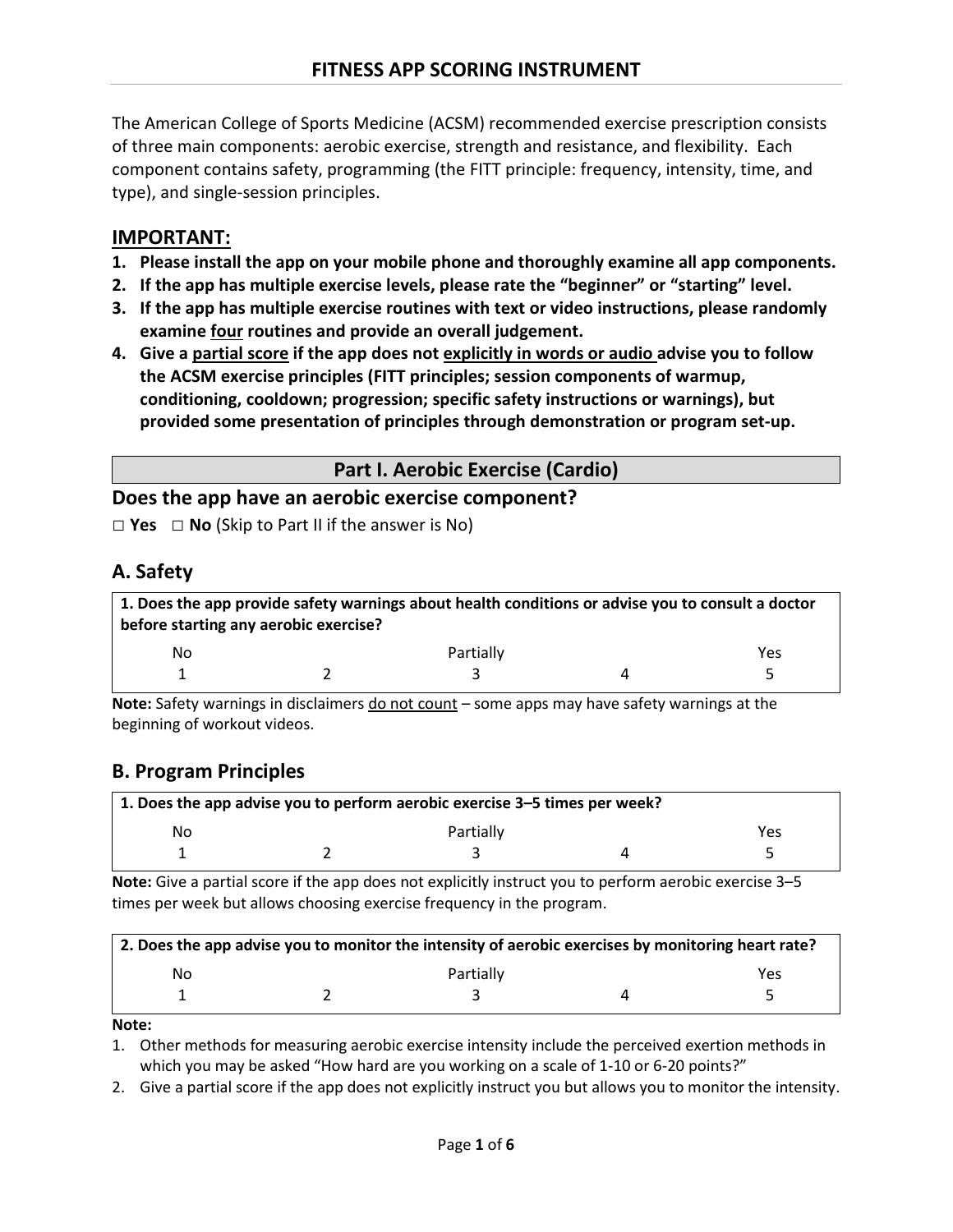## **FITNESS APP SCORING INSTRUMENT**

|    | 3. Is the workout duration appropriate for the aerobic exercises? |     |
|----|-------------------------------------------------------------------|-----|
| No | Partially                                                         | Yes |
|    |                                                                   |     |

**Note:** ACSM recommends adults get ≥150 minutes of moderate (or ≥75 minutes of vigorous) intensity exercise per week. This can be met through 30–60 minutes of moderate (or 20–60 minutes of vigorous) intensity exercise per day.

| $\vert$ 4. Does the app advise you to engage in different types of aerobic exercises? |  |           |  |     |  |
|---------------------------------------------------------------------------------------|--|-----------|--|-----|--|
| No                                                                                    |  | Partially |  | Yes |  |
|                                                                                       |  |           |  |     |  |

#### **Note:**

1. Give a partial score if the app does not explicitly instruct you to engage in different types of aerobic exercises but provides/demonstrates different types of aerobic exercises in the workout routines.

2. Examples of aerobic exercises include but are not limited to walking, running, swimming, cycling, and rowing.

| 5. Does the app advise you to progress appropriately for aerobic exercises? |  |           |  |     |  |
|-----------------------------------------------------------------------------|--|-----------|--|-----|--|
| No                                                                          |  | Partially |  | Yes |  |
|                                                                             |  |           |  |     |  |

### **Note:**

- 1. Give a partial score if the app does not explicitly instruct you how to progress appropriately, but there are signs of appropriate progression in the workout routines.
- 2. ACSM recommends increasing time 5–10 minutes per session every 1–2 weeks until proper duration values are met. Do not exceed 5–10% increase in total time per week.

# **C. Single Training Session Principles**

| 1. Does the app advise you to warm up before starting any aerobic exercise? |  |           |  |     |  |
|-----------------------------------------------------------------------------|--|-----------|--|-----|--|
| Nο                                                                          |  | Partially |  | Yes |  |
|                                                                             |  |           |  |     |  |

### **Note:**

- 1. Give a partial score if the app does not explicitly instruct you to warm up or how to warm up but has warm up activities in the workout routines.
- 2. ACSM recommends warming up for 5–10 minutes with light or moderate cardiovascular exercise.

| 2. Does the app advise you on conditioning time during each workout? |  |           |  |     |  |
|----------------------------------------------------------------------|--|-----------|--|-----|--|
| No                                                                   |  | Partially |  | Yes |  |
|                                                                      |  |           |  |     |  |

**Note:** ACSM recommends 20–60 minutes of aerobic, resistance, neuromotor, or sport activities; or accumulative bouts of 10 minutes of activity during the day.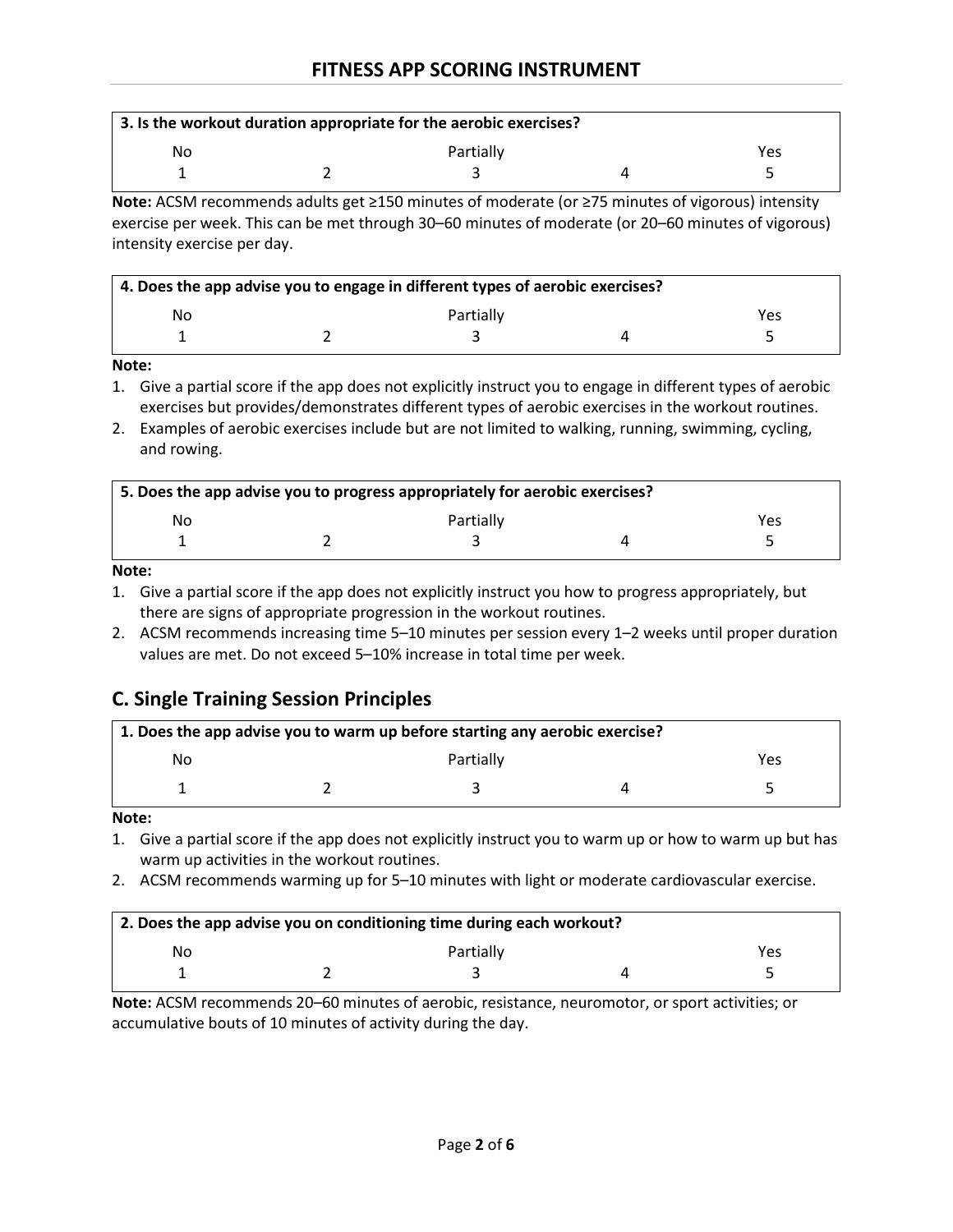## **FITNESS APP SCORING INSTRUMENT**

| 3. Does the app advise you to cool down after aerobic exercise? |  |           |  |     |  |
|-----------------------------------------------------------------|--|-----------|--|-----|--|
| No                                                              |  | Partially |  | Yes |  |
|                                                                 |  |           |  |     |  |

#### **Note:**

- 1. Give a partial score if the app does not explicitly instruct you to cool down or how to cool down but has cool down in the workout routines.
- 2. ACSM recommends cooling down for 5–10 minutes with light or moderate cardiovascular exercise.

| $\vert$ 4. Does the app advise you to stretch after aerobic exercise? |  |           |  |     |  |
|-----------------------------------------------------------------------|--|-----------|--|-----|--|
| No                                                                    |  | Partially |  | Yes |  |
|                                                                       |  |           |  |     |  |

#### **Note:**

1. Give a partial score if the app does not explicitly instruct you to stretch after aerobic exercise but includes stretching activities after aerobic exercise in the workout routines.

2. ACSM recommends stretching for ≥10 minutes after exercise.

## **Part II. Strength and Resistance**

### **Does the app have a strength/resistance training component?**

**□ Yes □ No** (Skip to Part III if the answer is No)

## **A. Safety**

| 1. Does the app provide safety warnings about strength training? |  |           |  |     |  |
|------------------------------------------------------------------|--|-----------|--|-----|--|
| Nο                                                               |  | Partially |  | Yes |  |
|                                                                  |  |           |  |     |  |

**Note:** Example safety warnings: do not keep exercising if pain develops; perform with proper technique (full range of motion in joint when possible); perform with controlled inhaling during the eccentric phase and exhaling during the concentric phase.

### **B. Program Principles**

| 1. Does the app advise you to train each major muscle group 2–3 times per week? |  |           |  |     |
|---------------------------------------------------------------------------------|--|-----------|--|-----|
| No                                                                              |  | Partially |  | Yes |
|                                                                                 |  |           |  |     |

### **Note:**

1. Give a partial score if the app does not explicitly instruct you to train 2–3 times per week but allows choosing exercise frequency in the program.

2. Give a partial score if the app does not cover all the major muscle groups: quadriceps, hamstrings, calves, chest, back, shoulders, triceps, biceps, forearms, trapezius, and abs.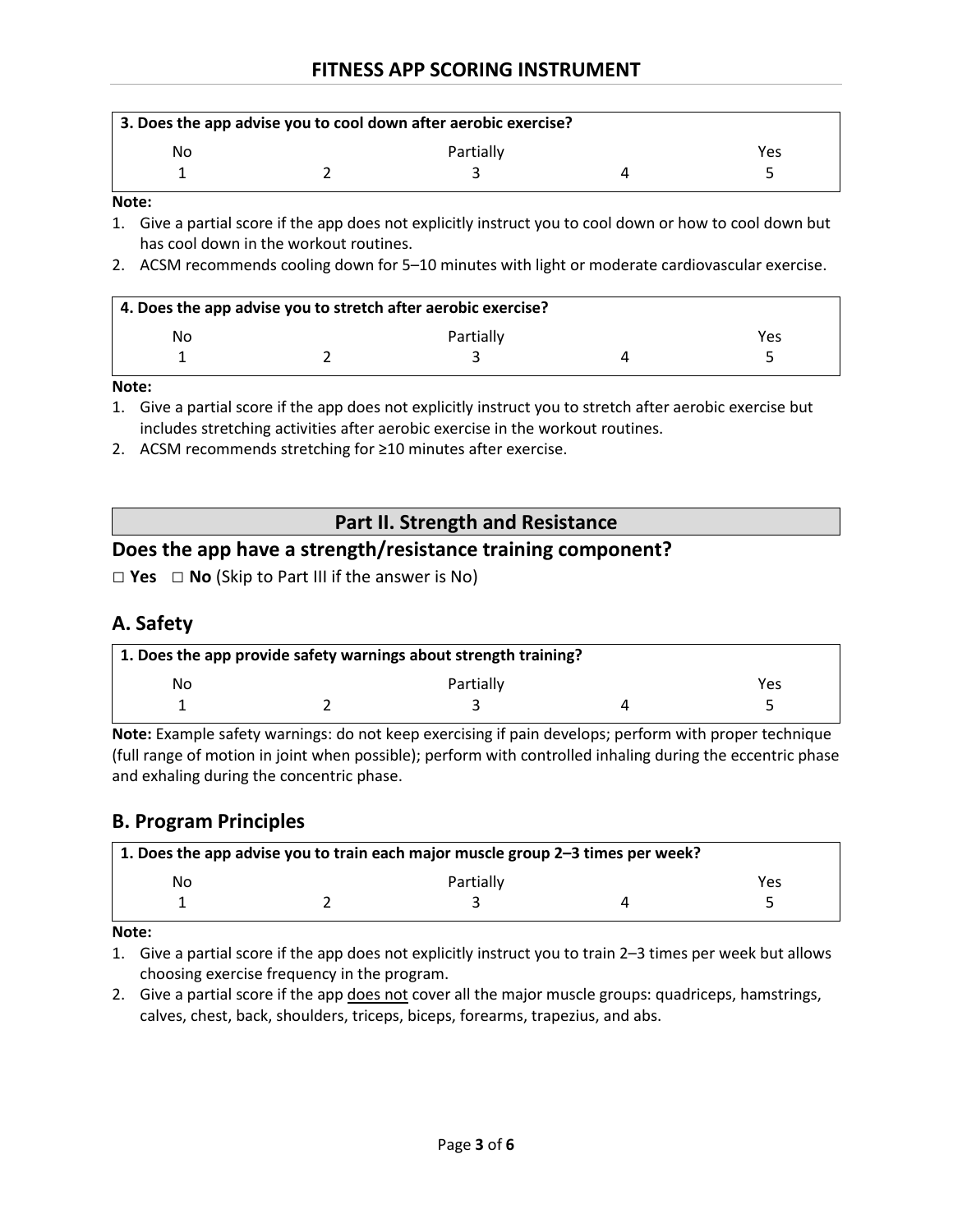| 2. Does the app clearly state the appropriate intensity of strength training? |  |           |  |     |  |
|-------------------------------------------------------------------------------|--|-----------|--|-----|--|
| No                                                                            |  | Partially |  | Yes |  |
|                                                                               |  |           |  |     |  |

**Note:** ACSM recommends 60–70% of 1 repetition maximum (1RM) for novice to intermediate trainees; ≥80% of 1RM for experienced trainees; and 40–50% of 1RM for older or sedentary people beginning strength training.

| training? | 3. Does the app clearly recommend or support different types of multi-joint exercises in strength |     |
|-----------|---------------------------------------------------------------------------------------------------|-----|
| No        | Partially                                                                                         | Yes |
|           |                                                                                                   |     |

**Note:** Single-joint exercises can be included but are not required. Using a variety of equipment is not required, but each routine should include all major joints such as the knee, hip, shoulder.

| 4. Does the app clearly state or support the appropriate repetitions for strength training? |  |           |  |     |  |
|---------------------------------------------------------------------------------------------|--|-----------|--|-----|--|
| No                                                                                          |  | Partially |  | Yes |  |
|                                                                                             |  |           |  |     |  |

**Note:** ACSM recommends 8–12 repetitions to improve strength for most adults and 10–15 repetitions to improve strength in middle aged and older persons starting exercise.

| 5. Does the app clearly state or support the appropriate sets for strength training? |  |           |  |     |  |
|--------------------------------------------------------------------------------------|--|-----------|--|-----|--|
| Nο                                                                                   |  | Partially |  | Yes |  |
|                                                                                      |  |           |  |     |  |

**Note:** ACSM recommends 2–3 sets for most adults and 1 set for older and novice trainees.

| 6. Does the app clearly advise you to rest for 1–3 minutes between sets and 48 hours between<br>training days? |  |           |  |     |
|----------------------------------------------------------------------------------------------------------------|--|-----------|--|-----|
| No                                                                                                             |  | Partially |  | Yes |
|                                                                                                                |  |           |  |     |

**Note:** 

1. Give a partial score if either the between-sets or the between-days rest recommendation is missing.

2. Give a partial score if the app does not explicitly instruct you to rest but has appropriate rests in workout routines.

| 7. Does the app clearly advise you to progress gradually each week for greater resistance,<br>repetitions, or frequency? |  |           |  |     |  |
|--------------------------------------------------------------------------------------------------------------------------|--|-----------|--|-----|--|
| No                                                                                                                       |  | Partially |  | Yes |  |
|                                                                                                                          |  |           |  |     |  |

**Note:** Give a partial score if the app does not explicitly instruct you to progress appropriately, but there are signs of appropriate progression in the workout programs.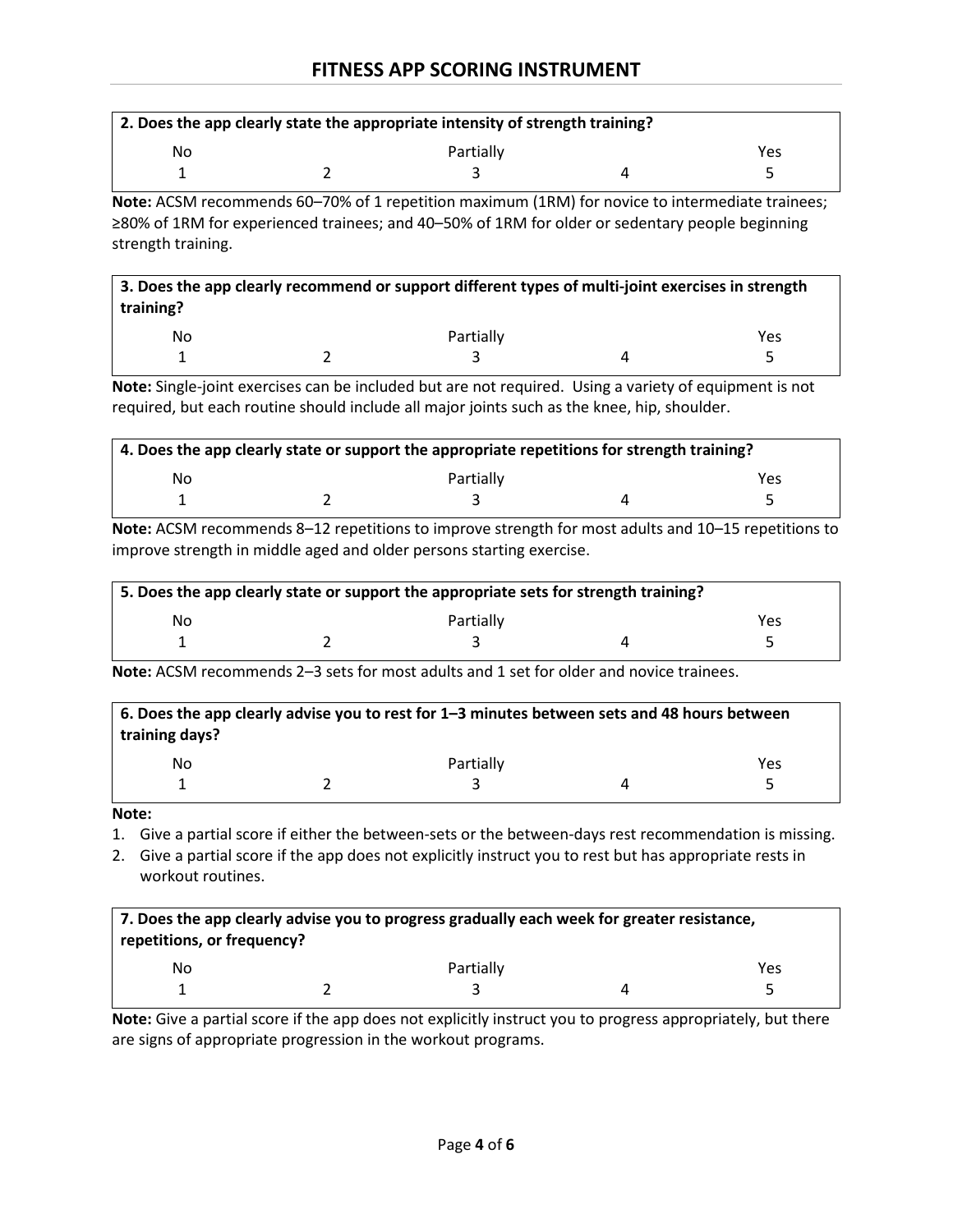## **C. Single Training Session Principles**

| 1. Does the app clearly advise you to warm up before starting any strength training? |  |           |  |     |  |
|--------------------------------------------------------------------------------------|--|-----------|--|-----|--|
| No                                                                                   |  | Partially |  | Yes |  |
|                                                                                      |  |           |  |     |  |

**Note:**

- 1. ACSM recommends warming up for 5–10 minutes with light or moderate aerobic exercise.
- 2. Give a partial score if the app does not explicitly instruct you to warm up but has warm up in workout routines.

| 2. Does the app advise you on the "conditioning" of resistance or strength training? |  |           |  |     |  |
|--------------------------------------------------------------------------------------|--|-----------|--|-----|--|
| No                                                                                   |  | Partially |  | Yes |  |
|                                                                                      |  |           |  |     |  |

**Note:** ACSM recommends 8-12 exercises of all major muscle groups.

| 3. Does the app clearly advise you to cool down after strength training? |  |           |  |     |  |
|--------------------------------------------------------------------------|--|-----------|--|-----|--|
| No                                                                       |  | Partially |  | Yes |  |
|                                                                          |  |           |  |     |  |

### **Note:**

- 1. ACSM recommends cooling down for 5–10 minutes with light or moderate aerobic exercise.
- 2. Give a partial score if the app does not explicitly instruct you to cool down but demonstrates or provides cool down activities in workout routines.

| 4. Does the app advise you to stretch after strength training? |  |           |  |     |  |
|----------------------------------------------------------------|--|-----------|--|-----|--|
| No                                                             |  | Partially |  | Yes |  |
|                                                                |  |           |  |     |  |

### **Note:**

1. Give a partial score if the app does not explicitly instruct you to stretch after strength training but has stretching activities after strength training in the workout routines.

2. ACSM recommends stretching for ≥10 minutes after exercise.

# **Part III. Flexibility**

## **Does the app have a flexibility training component?**

**□ Yes □ No**

## **A. Safety**

| 1. Does the app provide safety warnings about flexibility exercise? |  |           |  |     |  |  |
|---------------------------------------------------------------------|--|-----------|--|-----|--|--|
| No                                                                  |  | Partially |  | Yes |  |  |
|                                                                     |  |           |  |     |  |  |

**Note:** Example safety warnings: no bouncing while holding a stretch; use a light warm up with aerobic activity; or use most heat packs to enhance stretching benefit.